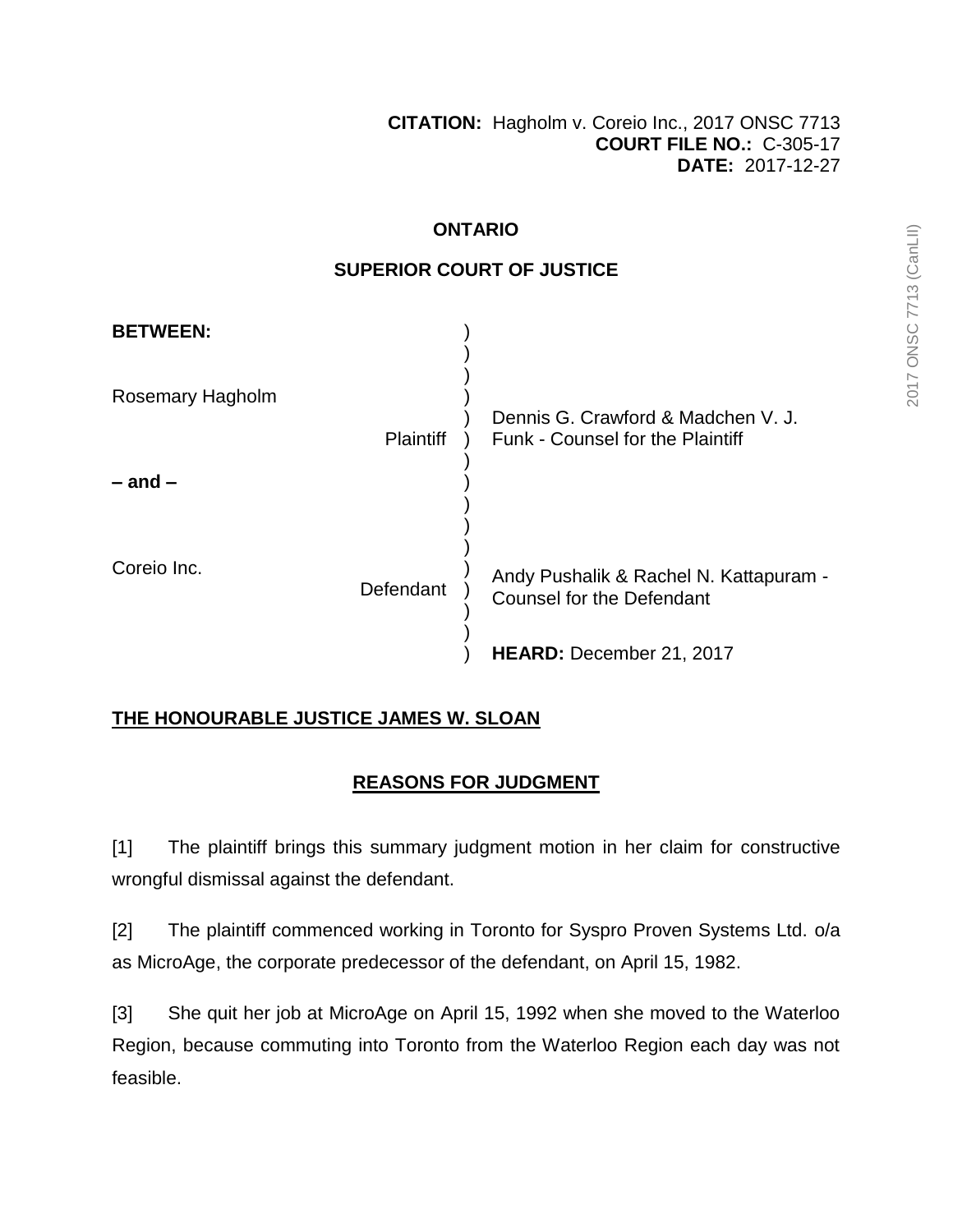[4] In 1994, Mr. Prosser, a vice president at MicroAge, asked her if she would fill a contract for approximately six months, which she did.

[5] At the conclusion of the contract, Prosser recruited the plaintiff to come back to MicroAge full time. Based on an agreement between the plaintiff and MicroAge on or about January 9, 1995, she accepted the full-time employment offer on the basis that she could work from home three days a week.

[6] For 22 years the plaintiff continued to work for the defendant, working three days a week at home and two days in the defendant's office.

[7] The defendant is an information technology services company that provides clients with information and technology infrastructure and operations support. Put simply, the defendant is an outsourcing company.

[8] Near the end of 2015, MicroAge was sold to the defendant corporation.

[9] On January 16, 2017, the plaintiff was advised that she could no longer work from home three days a week and on March 1, 2017 she resigned, based on the new work schedule, new reporting requirements and a reduction in her bonus. As such she claims to have been constructively dismissed.

### **Legal issues**

[10] The legal issues in this case are:

- A. Is this an appropriate case for summary judgment?
- B. Was the plaintiff constructively dismissed by the defendant?
- C. If the plaintiff was constructively dismissed, what is the appropriate notice period?
- D. If the plaintiff was constructively dismissed, did she breach her duty to mitigate by not remaining at work with the defendant?
- E. If successful, how should the plaintiff's damages be calculated?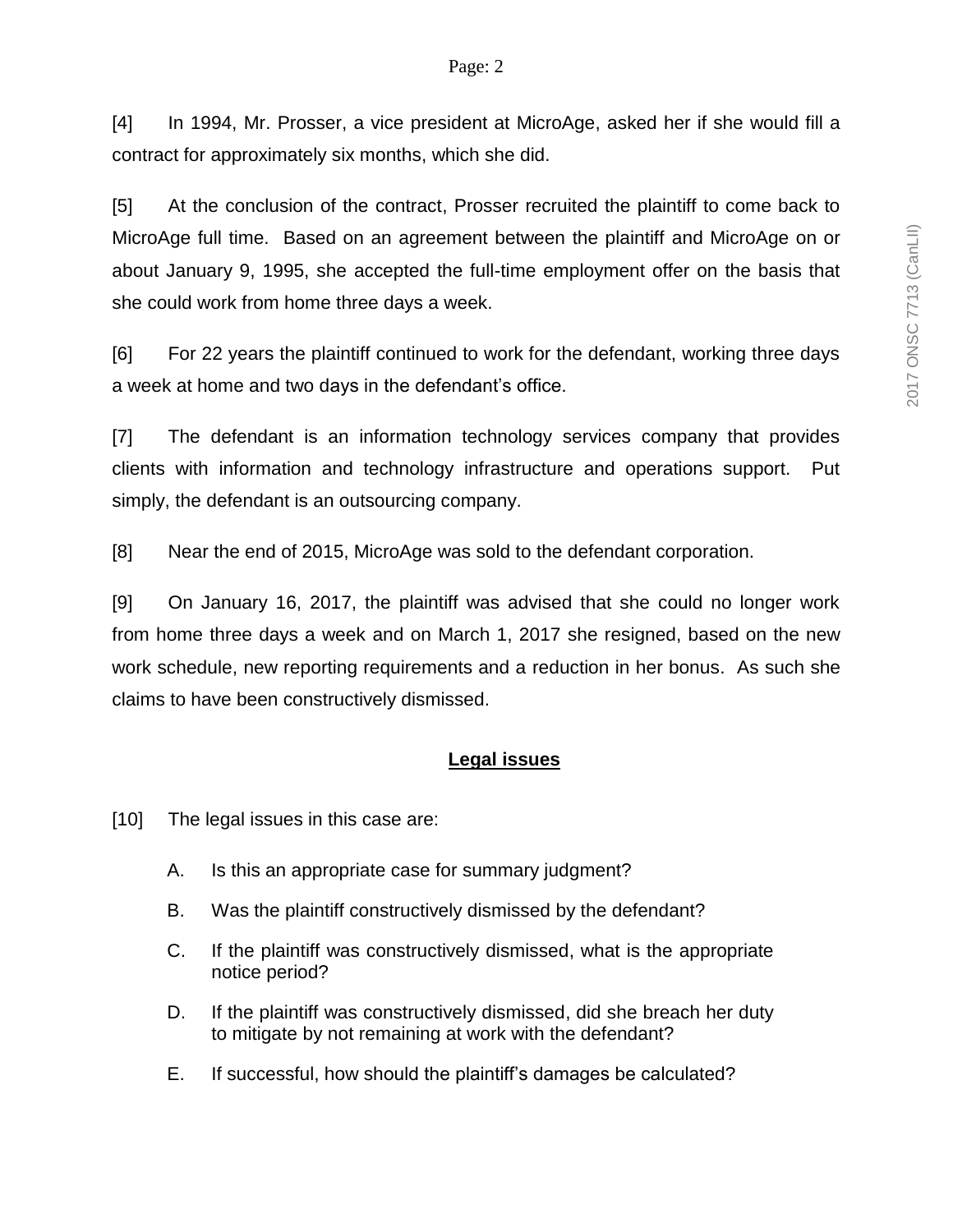## **Plaintiff's Position**

[11] The plaintiff is now 60 years of age, worked for the defendant for 35 years and was constructively dismissed.

[12] The plaintiff alleges that at the beginning of 2016 her job title was a Manager, Consulting Services. It was a management level position with supervisory responsibilities. She had been in that position for 15 years and was responsible for staffing and budgeting. Her compensation consisted of (i) a base salary of \$112,000, (ii) a bonus worth \$72,000, with an opportunity to earn more in bonuses, along with medical and dental benefits.

[13] The plaintiff submits that in January 2017 the defendant constructively dismissed her from her position of 35 years because:

- a) they demoted her from Management Consulting Services to Resource Manager Advisory Services Division while at the same time increasing her workload;
- b) they engaged in a pattern of unwanted criticism and micromanagement of her job performance;
- c) they unilaterally reduced her bonus payment without having any basis to do so; and
- d) they unilaterally removed her prerequisite of working from home three days a week.

### **Demotion While Increasing the Plaintiff's Workload**

[14] Prior to the change in ownership, the plaintiff worked with external recruitment agencies to fill vacancies at the defendant, however, she was instructed not to use outside agencies and to do all the work of recruiting, screening and on-boarding candidates herself.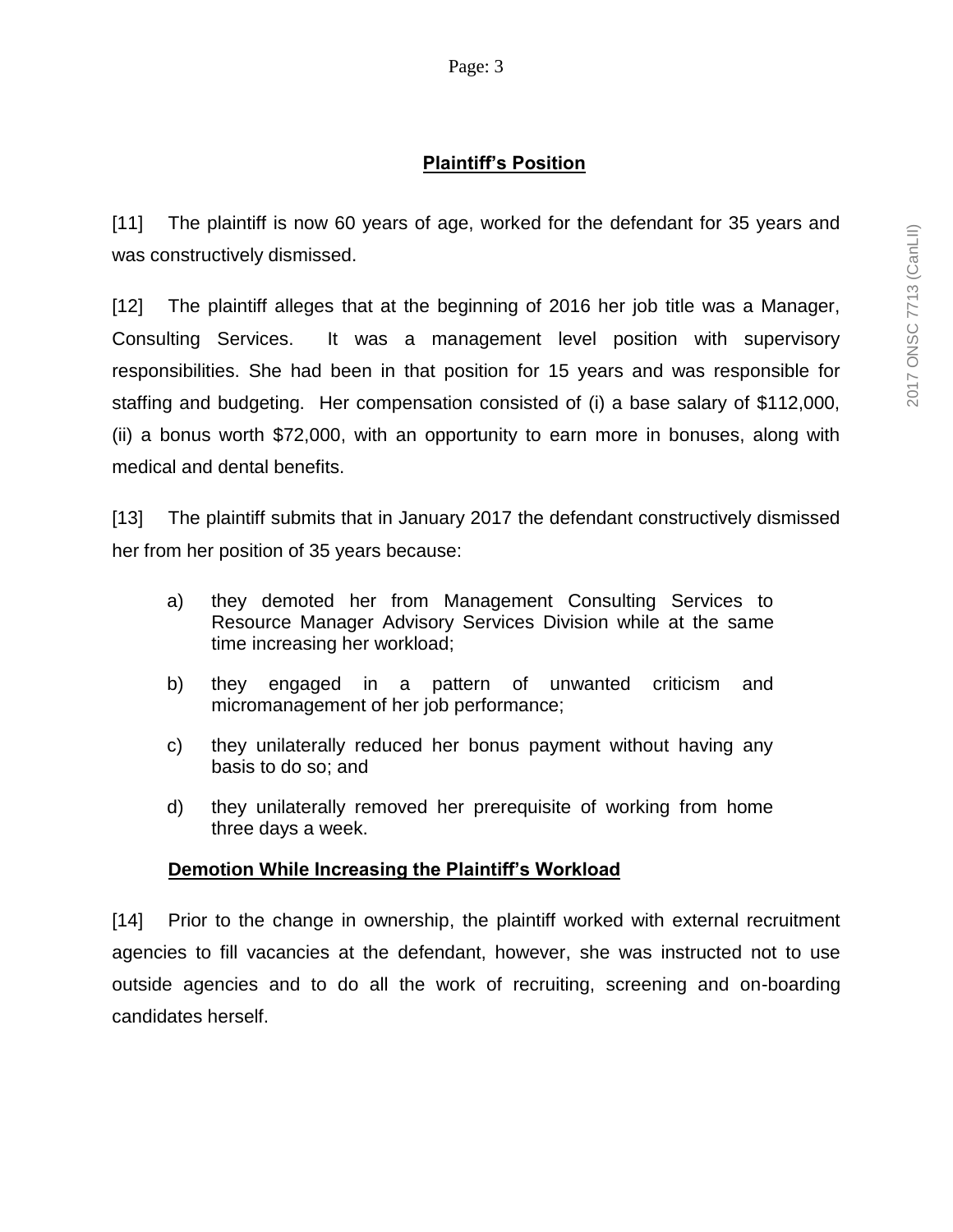[15] She was instructed to become more active and less passive. She submits her job changed significantly from calling an agency to see five resumes, to posting a resume and reading somewhere in the neighbourhood of 150 responses, sometimes to find one person.

[16] She states in effect that she was told to work harder with fewer resources and for the same compensation.

[17] Unlike in her previous position, the plaintiff no longer had responsibilty for budgeting or managing projects.

### **Unjustified Criticism and Micromanagement**

[18] In January 2017 the plaintiff was given a performance improvement plan for the first time in her career, which outlined a litany of complaints, including poor punctuation and grammar.

[19] She was now required to fill in the chart and submit it to her immediate supervisor every week. In addition, she was required to attend weekly meetings with her supervisor and the manager of human resources to discuss her progress.

### **Reduction of Bonus**

[20] In early 2017 the plaintiff was advised that her bonus for the fourth quarter of 2016 would be \$6,739, rather than her maximum entitlement of \$18,000.

[21] For the first time during her employment she was told that bonuses were discretionary, however, she had previously always been told that bonuses were linked to company revenue and she had always received close to her maximum bonus.

[22] The President of the defendant was unable to describe how the plaintiff's bonus entitlement was calculated.

### **Working at the Office Verses From Home**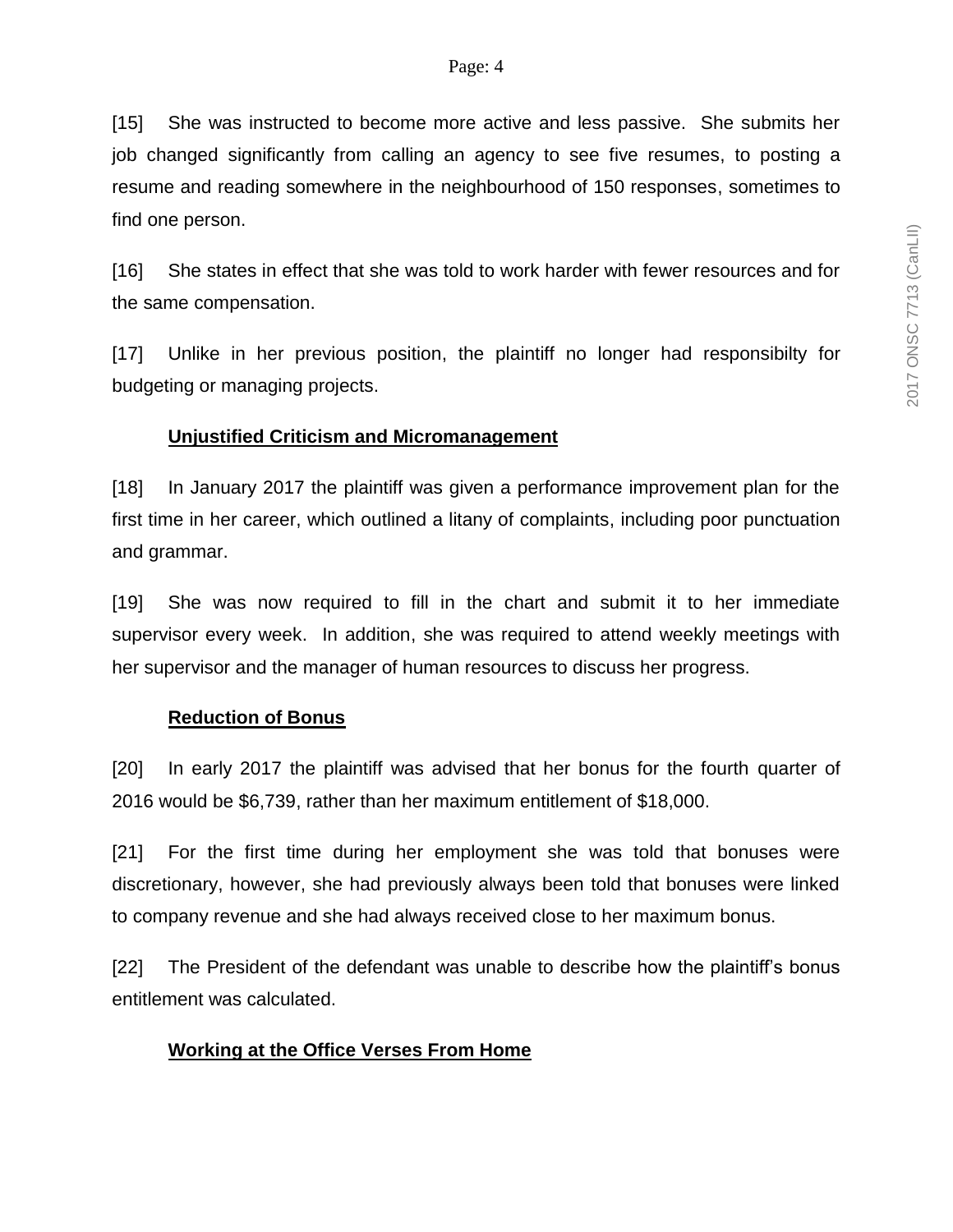[23] The plaintiff's home in Waterloo Region is approximately 110 km. from the defendant's office in Vaughan, which is considered part of the GTA.

[24] On or about January 16, 2017, she was advised that she would have to do all of her work at the defendant's office, as opposed to working there two days a week.

[25] The plaintiff was not asked for input on this decision nor was there any discussion about it.

[26] The plaintiff was not offered any new compensation for this change to her employment, to offset her increased commuting costs, for mileage or a car allowance, for her 407 toll or for the 2 to 3 hours of commuting time three extra days a week.

#### **Summary**

[27] The plaintiff submits that in the first five weeks of 2017 the plaintiff was told she could no longer work from home, she would have to complete a performance improvement plan and discuss same with the supervisor and HR manager on a weekly basis and her bonus was reduced by about two thirds.

### **Defendant's Position**

[28] The plaintiff's claim rests primarily on the fact that the defendant advised the plaintiff that it was no longer able to accommodate her preference to work from home three days a week.

[29] The plaintiff's work from home arrangement was not a term and condition of her employment, but rather a preference which the defendant had accommodated.

[30] Upon being notified by the defendant of the change to her work schedule, the plaintiff took no steps to engage the defendant in a dialogue to discuss alternative arrangements. She simply resigned without even trying the new work arrangement.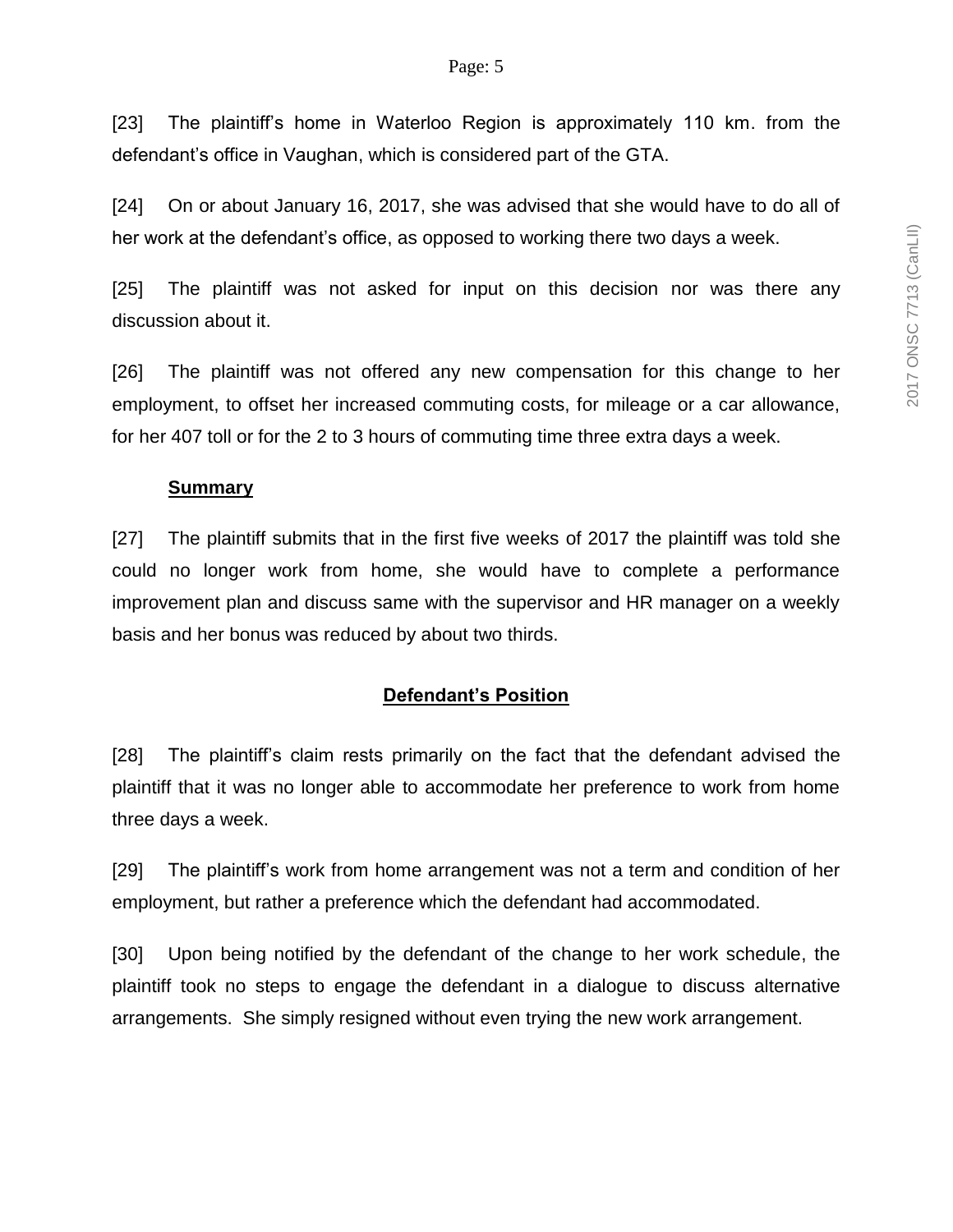[31] Rather than mitigate her damages by continuing to work for the defendant, she sought employment with companies located in the GTA where her commute time would exceed that of her commute from her home to the defendant's office.

[32] There is no employment contract or internal human resource's records of the defendant that contemplate recognition of the plaintiff's service with its predecessor from 1982 until 1992.

## **Restructuring**

[33] Following the defendant's creation, its management team reviewed the company's operation, and with the assistance of an external human resources consultant, realigned titles of its employees for internal consistency.

[34] The defendant discussed its new operational model with the plaintiff and she had the opportunity to provide input on proposed changes.

[35] Since July 2016, the plaintiff worked with other members of the defendant's advisory services team to develop the new operating model to resource its client's mandates, which included the creation of the Manager, Resource Management role.

[36] As part of the change to the new operational model, the defendant instructed all management to work with the plaintiff to facilitate all short-term hiring in a centralized manner across the defendant.

## **The Plaintiff's Duties and Work Volume**

[37] Despite her title change, there were no significant changes to the plaintiff's duties or her workload.

[38] Both before and after her transition to the Manager, Resource Management role, the plaintiff was responsible for staffing the defendant's client's projects.

[39] Following an operational review, the plaintiff was asked to reduce reliance on outside staffing agencies, but not to cease relying on external vendors. It was expected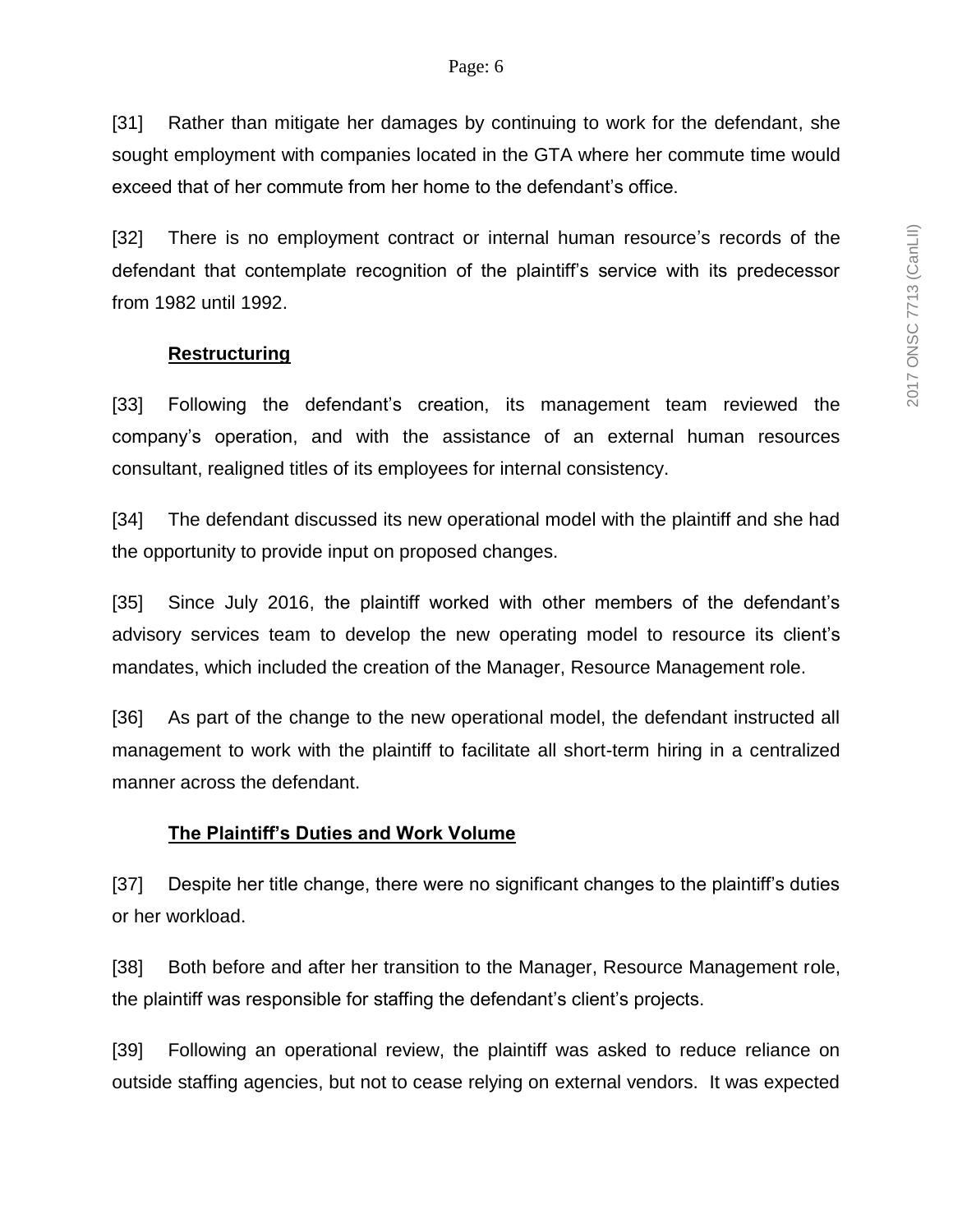that she would consolidate the current list of vendors and rely on her team to manage her workflow. This change in job focus did not result in a significant increase in the plaintiff's workload.

### **Deterioration of the Plaintiff's Performance**

[40] The plaintiff's performance noticeably declined at the beginning of the summer of 2016.

[41] In about August 2016, the plaintiff presented two potential candidates to a prospective client without first having interviewed them. One candidate did not show up for his meeting and the other informed the prospective client that he was only interested in working nights so he can moonlight from his current day job.

[42] The defendant's prospective client was frustrated and complained. In addition, the defendant received a number of other complaints from clients about the plaintiff's failure to proactively address their needs.

[43] In a meeting on September 30, 2016, the plaintiff acknowledged that she had not interviewed either candidate. Despite this meeting, the plaintiff's performance did not improve.

[44] In about January 2017, the plaintiff prepared a LinkedIn Ad for a client, however, she proceeded to post the ad without reviewing the final content with the client and without receiving his approval to do so. The content of the ad did not reflect the client's requirement for the posting.

[45] As a result of the plaintiff's declining performance, a performance improvement plan (PIP) was presented to the plaintiff on or about January 2017. The PIP was designed to recognize the plaintiff's capability to improve and was intended to guide her towards better performance.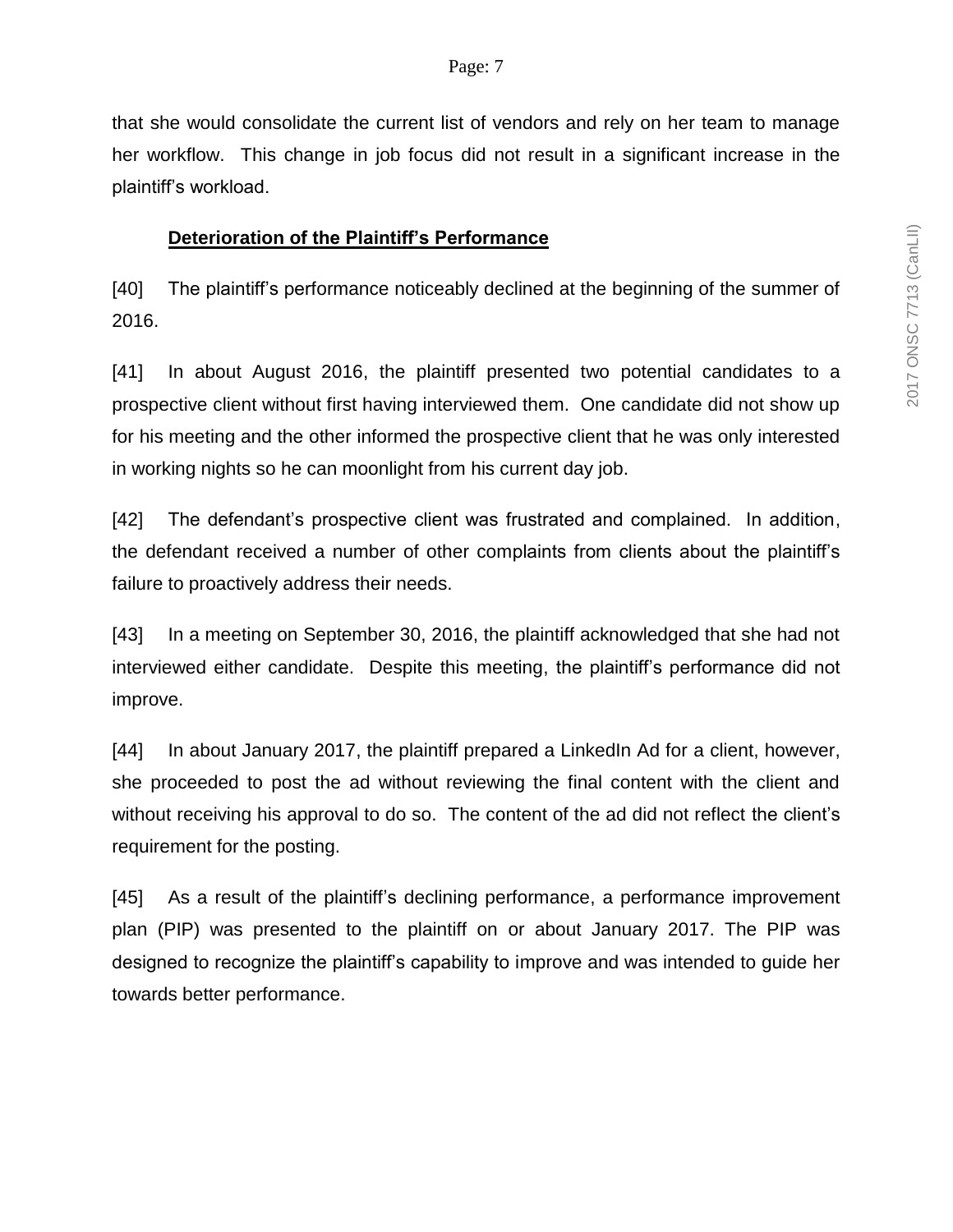[46] Given the expectation of the defendant's clients for clear and cogent communication, the plaintiff's challenges with English punctuation and grammar were relevant.

[47] The PIP also detailed other specific issues of concern, set out an action plan for improvement, and identified internal support available to her. In the initial PIP meeting, the plaintiff acknowledged her errors and need for improvement.

[48] The plaintiff agreed to meet with the defendant's Vice President, Advisory Services and Manager, Human Resources, on a weekly basis to discuss her progress.

[49] At no time did the plaintiff raise a concern about her participation in the PIP. In fact, the plaintiff acknowledged that her performance needed improvement and worked with the defendant to adhere to the terms of the PIP.

[50] Prior to the plaintiff abandoning her employment, both the plaintiff's supervisor and the plaintiff acknowledged that her performance was improving.

## **No Significant Change in the Plaintiff's Compensation**

[51] The plaintiff's total taxable income fluctuated significantly over the last seven years, with the last full calendar year, 2016, being the plaintiff's highest income.

[52] There was no change in the formula or method used to determine the quantum of the plaintiff's bonus. It was tied to the defendant's profitability with the defendant retaining an overall discretion to adjust the bonus depending on the employee's personal performance.

[53] The loss of a significant client, coupled with the plaintiff's lower quality performance in the latter part of 2016, meant that the plaintiff's fourth quarter bonus was lower than her previous bonuses.

[54] In any event, the year-over-year change of the plaintiff's bonus from 2015 to 2016 was 4.5% which was slightly less than \$9,000.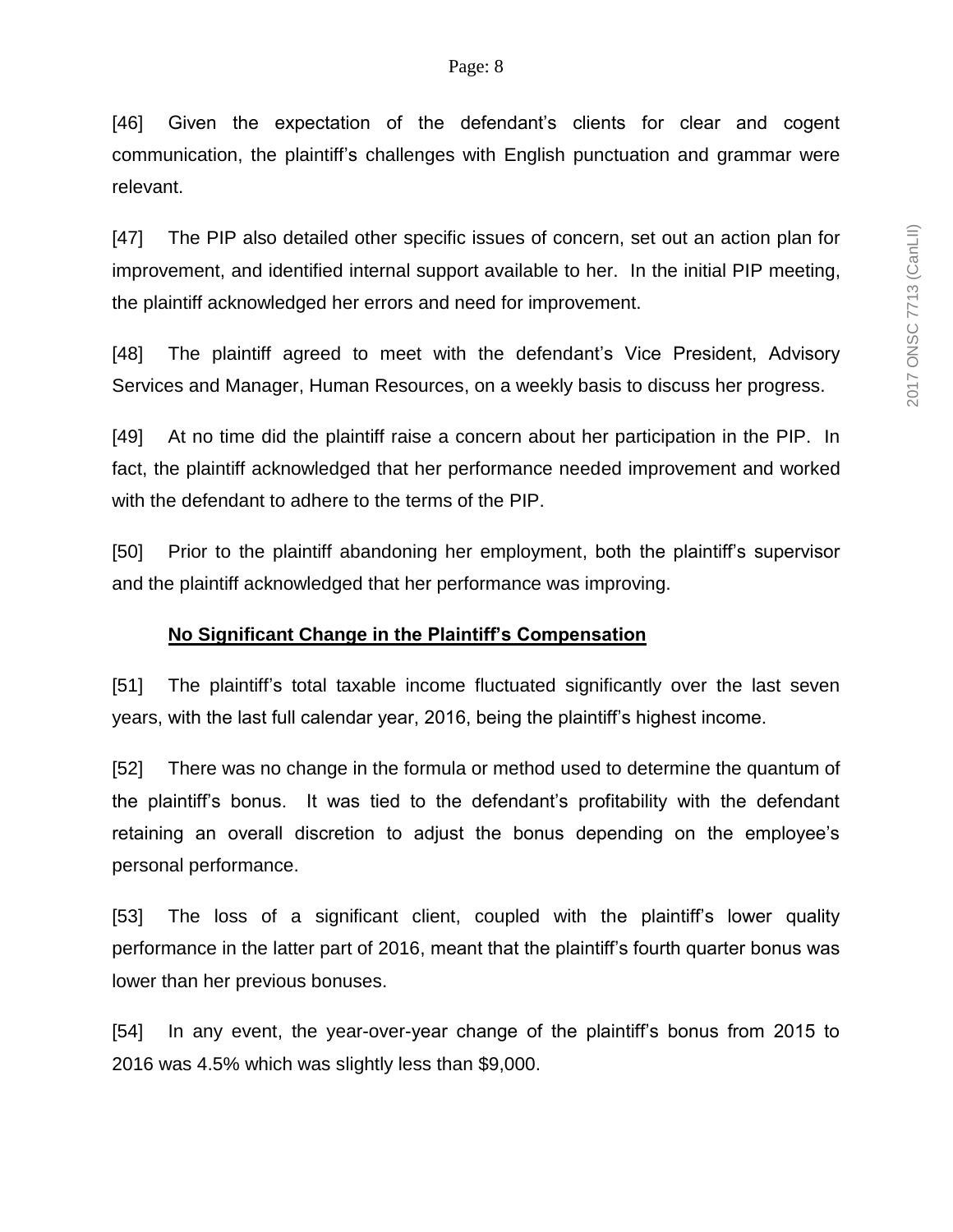#### **No Significant Change to the Terms and Conditions of the Plaintiff's Employment**

[55] The plaintiff's work from home arrangement was not a term and condition of her employment, but simply the plaintiff's preference which the defendant accommodated.

[56] Like the issue about her previous service with MicroAge, the subject employment contract makes no reference to the plaintiff being allowed to work from home three days per week.

[57] The plaintiff is the only employee of the defendant who had this type of work from home arrangement and there is no documentation in her personnel file that in any way includes a reference to recognizing, or creates a commitment by the defendant or his predecessor to maintain a work from home arrangement.

[58] Because of the defendant's new operational model and recent acquisition of Gallardo Group Inc., the plaintiff's in-person availability to respond to a heightened scale of collaborative activity, increased interviewing requirements and in-person attendance at group working sessions, required her to attend full time at the defendant's place of business.

[59] The plaintiff was advised of the requirement that she work only from the defendant's office on January 16, 2017, which changes were to be effective March 1, 2017.

[60] The plaintiff continued to report to work as usual, subsequent to the January 16, 2017 meeting, and at no time did the plaintiff raise any concerns about working in the office five days per week.

[61] On March 1, 2017, the day that the plaintiff's new work arrangement was to become effective, she resigned her employment without providing any notice or warning.

#### **Findings**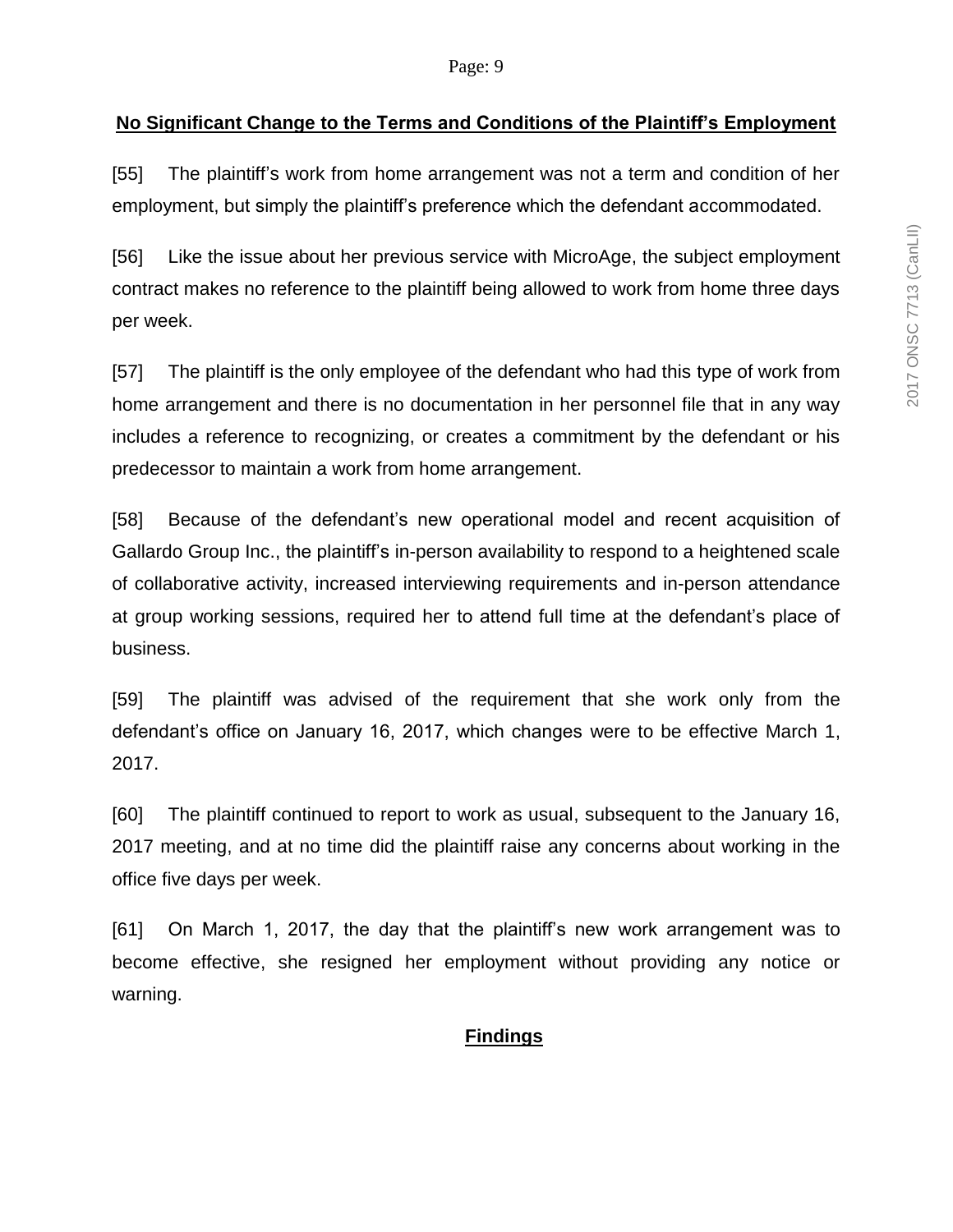[62] I find that the facts of this case are not seriously in dispute, notwithstanding that each party has their own perception of how the facts should be interpreted.

[63] Likewise there are little, if any, credibility issues on the main facts.

#### **Working from Home**

[64] By far the biggest factor to consider in deciding whether or not the plaintiff was constructively dismissed, is the fact that after 22 years of being allowed to work three days out of five at her home in the Waterloo Region, and two days at the defendant's office in Vaughan, Ontario, she was ordered to work only from the defendant's office.

[65] On the evidence before the court, there is approximately 110 km. of driving distance between the plaintiff's residence and the defendant's office. In both directions the plaintiff would be driving on the incredibly busy 401 highway (the court is taking judicial notice of the traffic volumes on the 401 particularly between six in the morning and seven at night) between highway 8 and the toll highway 407. She would then have to travel north from Highway 407 to get to Vaughan.

[66] Because of the traffic volumes she would undoubtedly encounter in her daily commute, it would likely add approximately three hours to her working day. In addition, because of the volume of car and large truck traffic on the 401 and the speed with which the traffic moves, it is simply a dangerous road to spend a lot of time on. There would also be a not insignificant cost to operating a vehicle each day for 220 km, in addition to a toll charge to drive on Highway 407.

[67] The defendant submits that there is nothing in the plaintiff's contract, or in the defendant's corporate records, that would allow the plaintiff to work at home. It therefore categorizes the situation as a preference of the plaintiff not a contractual term.

[68] On the facts of this case which are not seriously in dispute, this is virtually an impossible position for the defendant to succeed on.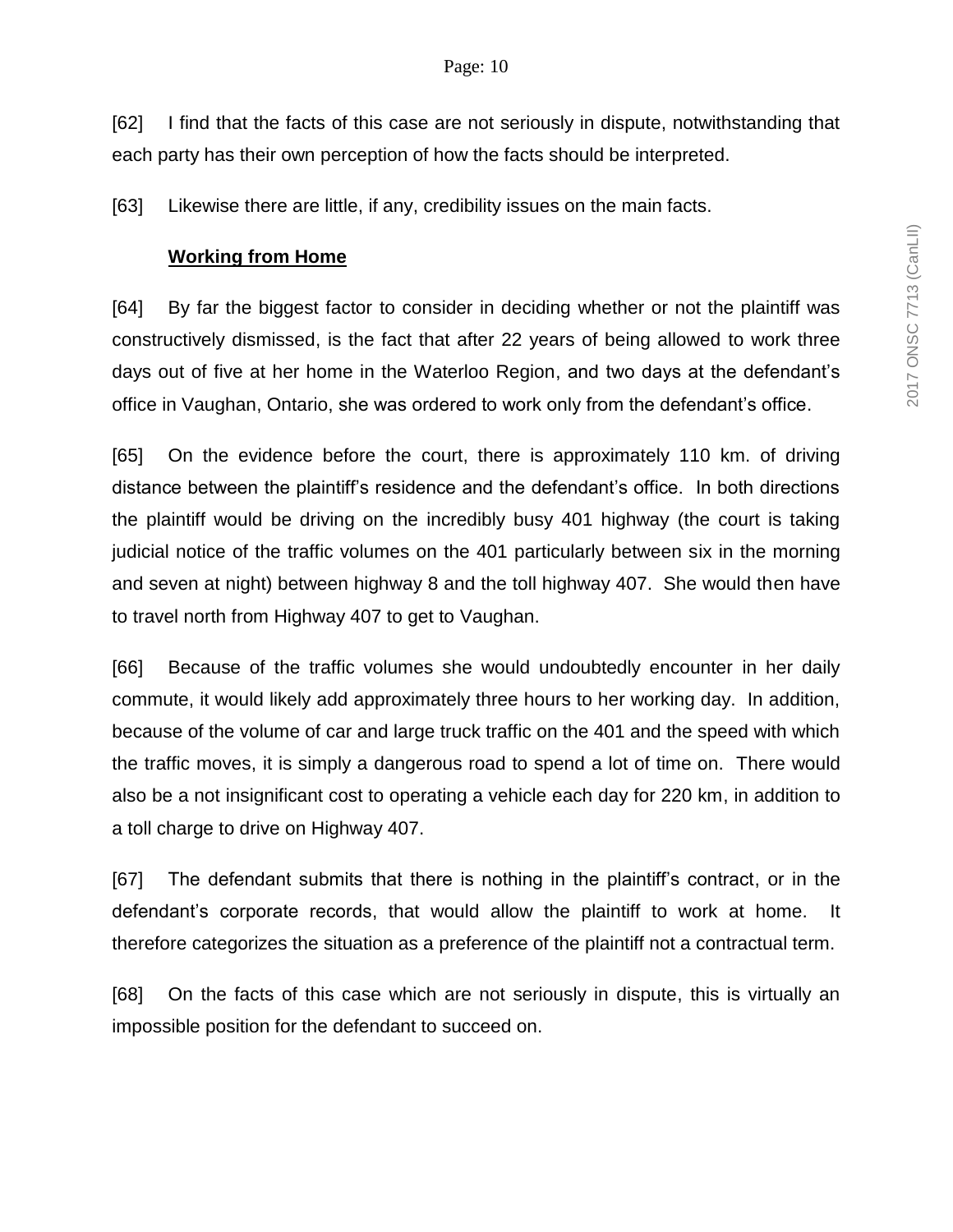[69] Firstly, Mr. Prosser, who at the time he hired the plaintiff in 1995, was the Vice President of the defendant, swore to the following in paragraphs 6, 7 & 8 of his affidavit of June 14, 2017:

6. When I contacted Rosemary about this position at MicroAge, I understood that she would need flexibility to work from home some of the time, due to the considerable distance of her home from the MicroAge offices. This was not a problem, as the position that Rosemary was being considered for would not require her to be in the office all the time, and much of the work could be done from outside the office.

7. As we negotiated the terms of Rosemary's employment, it was eventually agreed that she would work from home three (3) days a week, and attend at the MicroAge offices two days a week. I understood, from speaking with Rosemary at the time, that this was essential for her, and without an agreement that she could work from home a significant amount of the time, she would not have accepted the offer of employment.

8. At the beginning of 1995, Rosemary accepted the offer to rejoin MicroAge. As agreed, she worked from home three (3) days a week and worked at the MicroAge offices two (2) days a week. Rosemary reported directly to me.

[70] It was therefore acknowledged by the defendant that there was a considerable distance between the plaintiff's home and the defendant's office, and that it was essentially a condition precedent to the plaintiff agreeing to the employment contract, that she would be able to work from her home office three days a week.

[71] Therefore, it appears that even if there is nothing in writing between the parties, there was an oral agreement that induced the plaintiff to go to work for the defendant in 1995, and the performance of that term of the agreement, continued until January 2017.

[72] The defendant takes exception to the fact that the plaintiff did not see fit to discuss her concerns with respect to the new term of her continued employment. With respect, that is a two-edged sword and one that falls more heavily on the defendant employer, than on the plaintiff employee.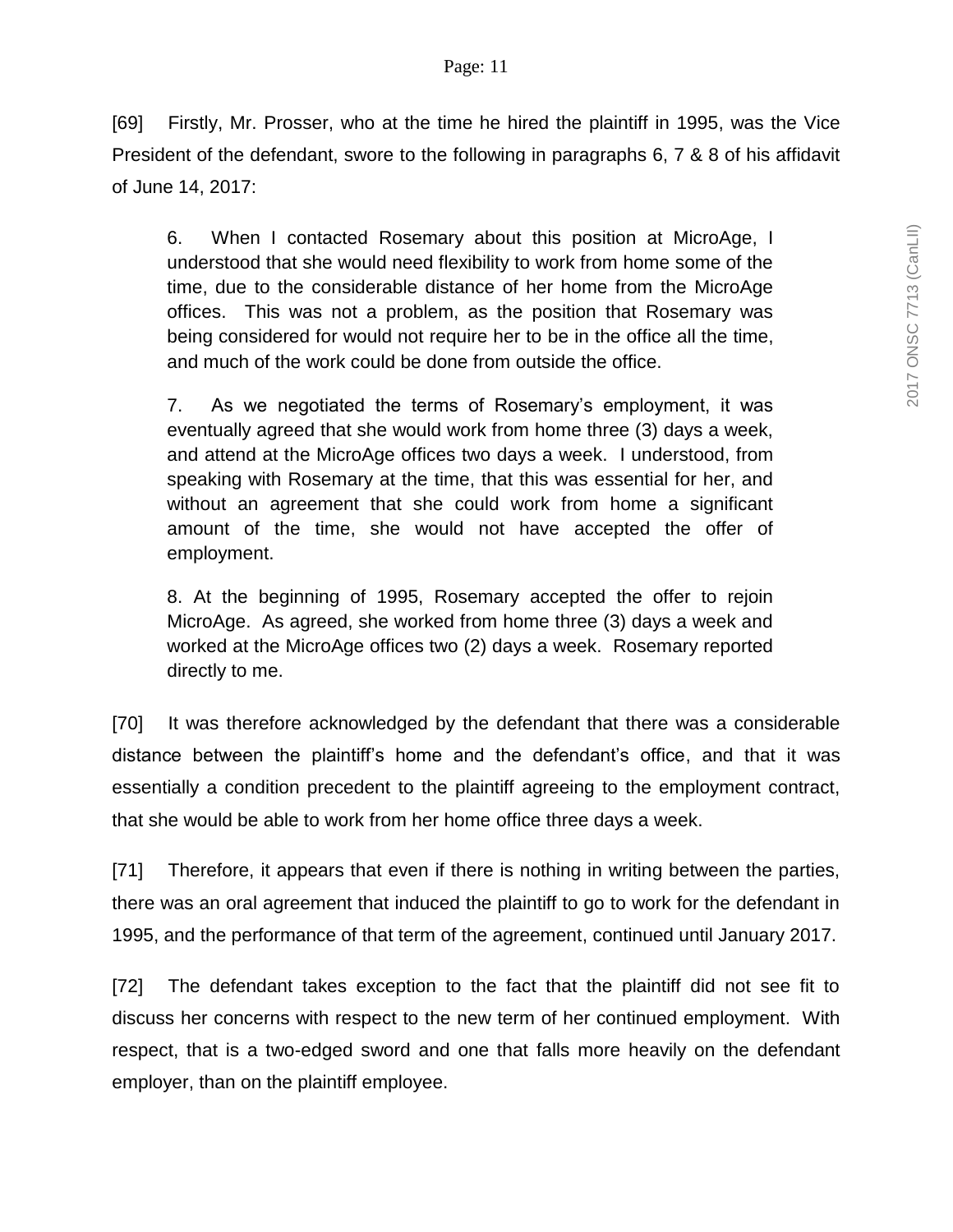[73] The letter dated January 16, 2017, from the defendant to the plaintiff changing her right to work at home, is set out in the Motion Record at Tab 2–H. There is nothing in that letter which would lead anyone to think that they could remain working for the company and also work from their home office.

[74] Likewise, the March 2, 2017, letter from the defendant's solicitors, which is set forth in the Responding Motion Record at Tab I, makes it abundantly clear that the defendant was not prepared to consider allowing the plaintiff to continue with her employment, while at the same time working from her home office.

[75] The defendant's suggestion that her ability to work from home is a red herring because she applied to other companies situated in the GTA as part of her attempts at mitigation, does not have any traction.

[76] Unfortunately, based on the plaintiff's evidence, while sending out approximately thirty resumes, she was not invited to any interviews. Even if she had obtained an offer for employment, based on her position as set forth in this proceeding and the fact that she lives in the Waterloo Region, it is likely that she would have sought the same accommodation, i.e. to be able to work at home, before accepting any offer for employment.

[77] With respect to the issue concerning the plaintiff's ability/right to perform 60% of her work from her home office, I am able to make my findings without the necessity of a trial, since in essence there is no conflict regarding the evidence that the plaintiff was allowed for 22 years to do so. In addition there is no evidence to contradict Mr. Prosser's independent evidence.

[78] On the evidence before me, I find that the plaintiff's ability to perform her work from her home office 60% of the time was an essential term of her employment agreement with the defendant. There is no doubt on the evidence before me that the defendant unilaterally breached this term of the agreement, thereby constructively dismissing her.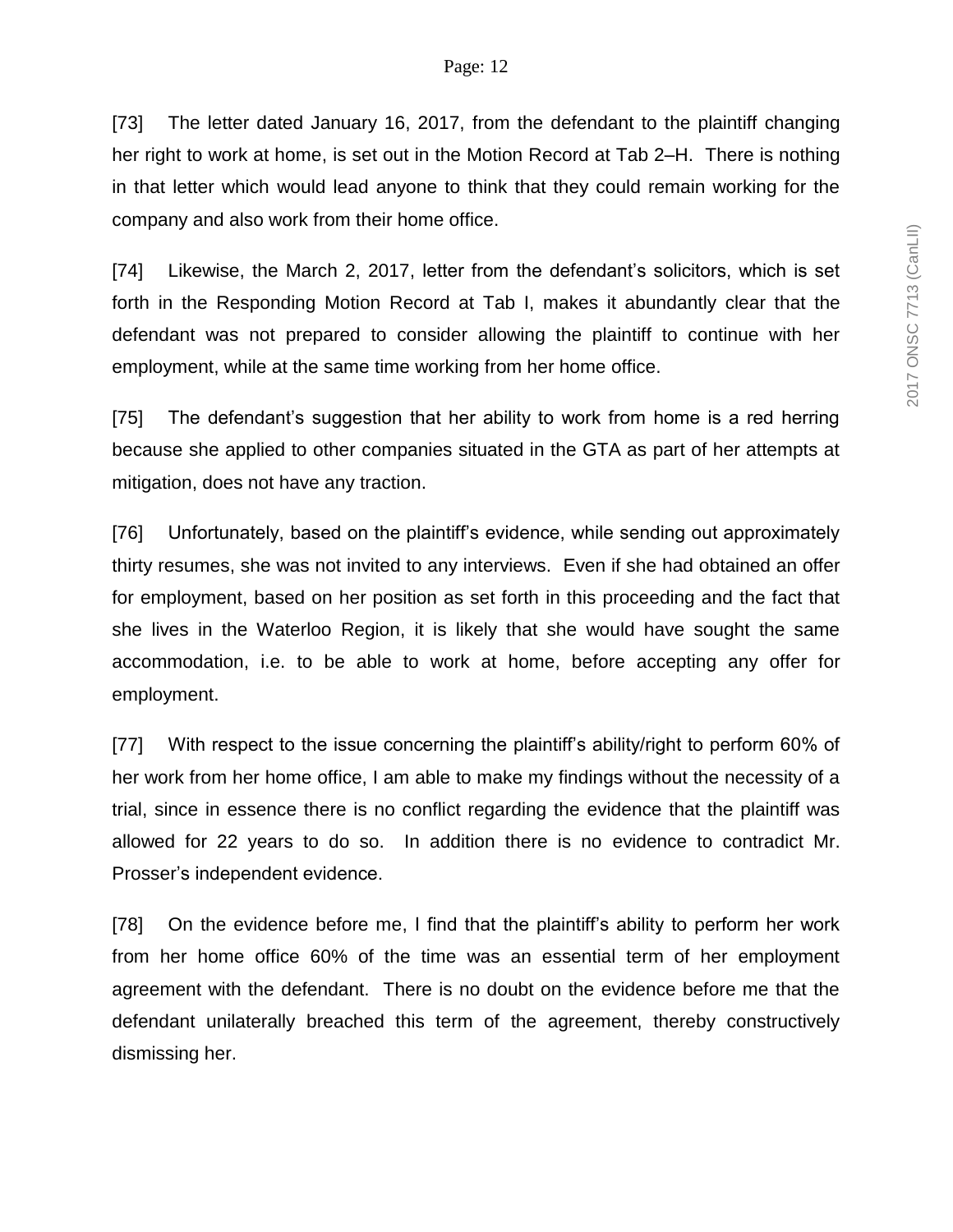#### **Bonus Calculation**

[79] The plaintiff had always done well with respect to obtaining between 90% to slightly over 100% of her bonus. The bonus appears to be paid quarterly and in the last quarter of 2016, rather than receiving close to \$18,000, she received \$6,739 which is 37.44% of \$18,000.

[80] There does not appear to be a pure mathematical formula for calculating the bonus and the defendant in part states that there is discretion in management to award the bonus. In addition, in 2016 the defendant lost a major client which would likely impact negatively their earnings in 2017.

[81] Mr. Naiman, in his examination, confirmed that bonus payments are done quarterly. At question 81 he stated that bonuses were calculated on the basis of the percentage of profit between a base amount of profit and a target profit.

[82] He agreed at question 84, that there was nothing in the plaintiff's employment contract that spoke to the bonus being tied to individual performance.

[83] For someone who would likely have prepared for his examination, he was essentially unable, in any intelligible way, to describe how the plaintiff's fourth-quarter bonus was calculated. This inability to the above answer, continued to the answer he gave with respect to his undertaking at question 95. The court draws a negative inference from Mr. Naiman's inability to articulate how the bonus was calculated in the last quarter of 2016.

[84] It was clear, on the evidence before the court, that although the defendant lost a significant client in 2016, the loss of that client would not impact the defendant's bottom line until after 2016.

[85] Therefore, I find that the plaintiff's fourth-quarter bonus for the year 2016, was not calculated as it should have been, and had previously been, but was arbitrarily set by the defendant in contravention of the plaintiff's employment contract.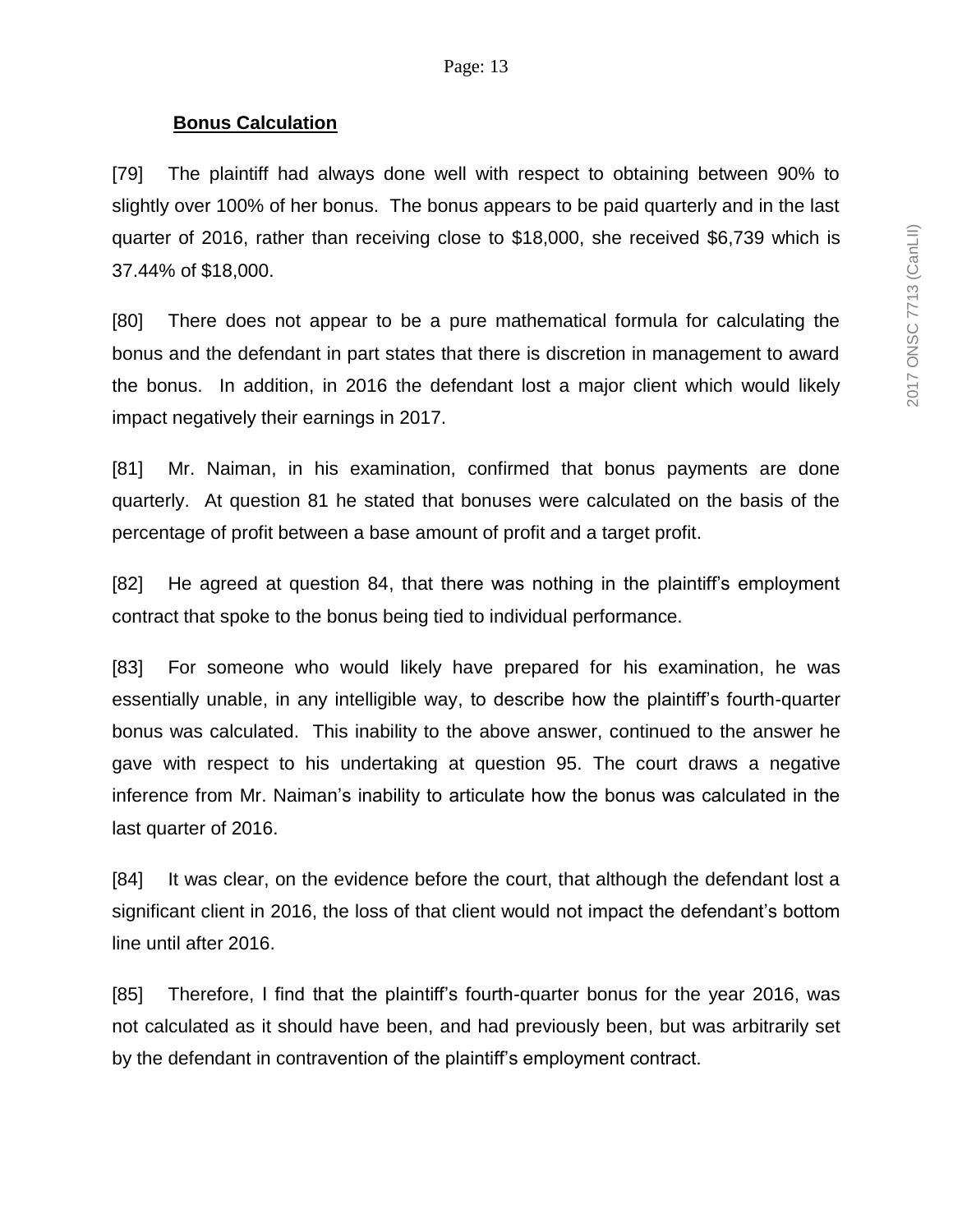[86] In addition to the plaintiff's ability to work at home, which was taken away by the defendant, the non calculation of her bonus was likewise sufficient for the court to find that she had been constructively dismissed.

## **Others Issues Raised**

[87] Although other issues were raised with respect to the plaintiff's contention that she was constructively dismissed, based on my findings with respect to her ability to work at home and the impropriety in calculating her bonus, I not do not intend to deal with them.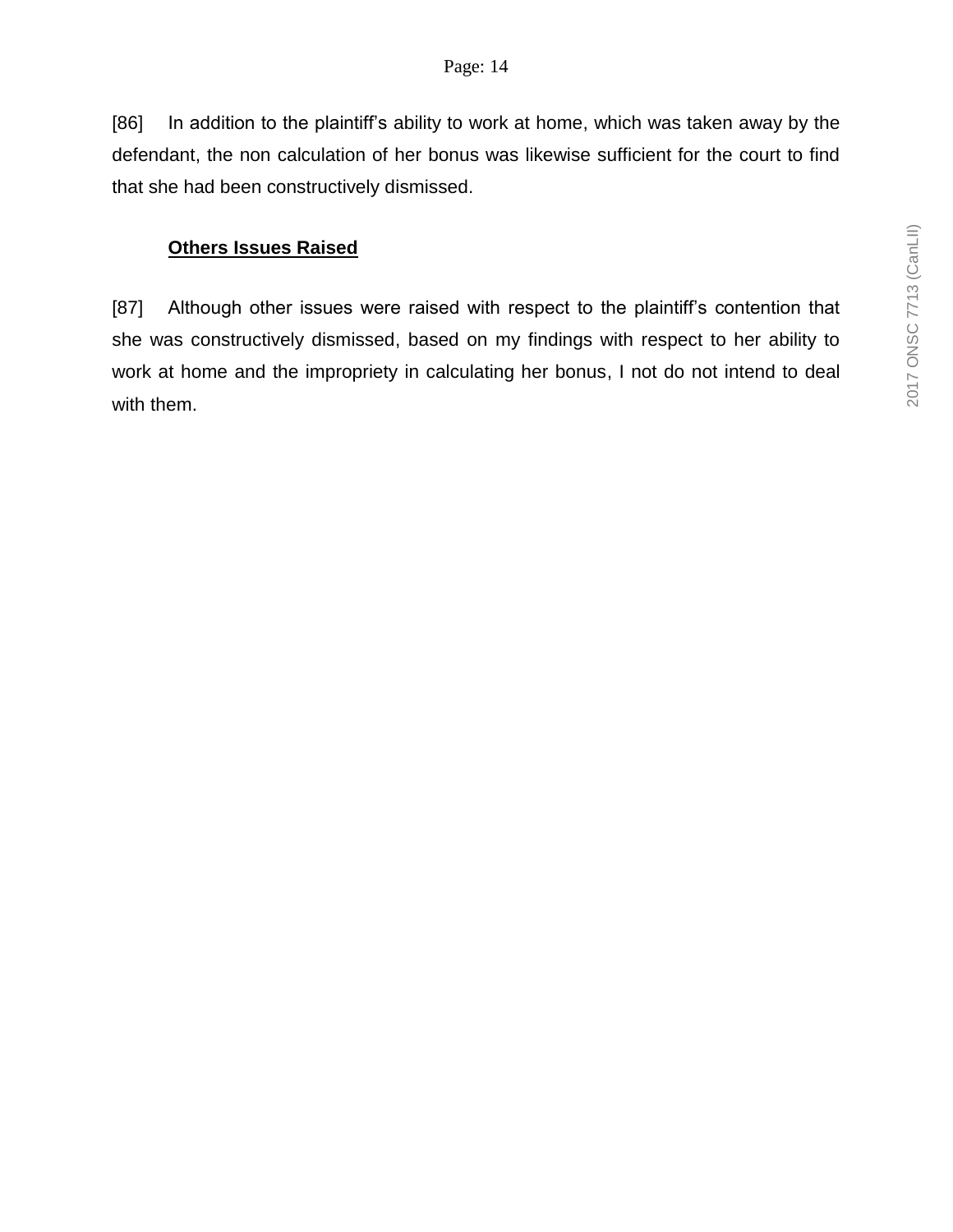#### **Mitigation**

[88] The plaintiff, at the time of her leaving the defendant's employ, was a 59-year-old female employee in a management position, with between 22 and 35 years of service for the same company.

[89] After waiting approximately six weeks, she applied for 30 positions after leaving the defendant's employ, however she did not receive any interviews.

[90] The defendant takes the position, bolstered by some case law that the plaintiff, as part of her mitigation, was obligated to return to work for the defendant as part of her obligation to mitigate.

[91] Without specifically going into the cases referred to, this is not one of those cases which would obligate an employee to return to a former employer from a mitigation standpoint.

[92] Since I have found that the defendant breached a major term of the plaintiff's employment agreement, which was that she could work from her home office 60% of the time, and based on the defendant lawyer's letter of March 2, 2017, this was not an option.

[93] This letter is a carefully worded letter and if the plaintiff was prepared to allow the defendant to continue working from her home office 60% of the time, the letter should have said so, it did not.

#### **Damages**

[94] The defendant takes the position that the plaintiff's length of service is 22 years and not 35 years, because she resigned for 2 ½ years in May 1992.

[95] Based on 22 years of service, the defendant drew the court's attention to a 62 year-old senior manager with 18 years of service was awarded 18 months and 57-year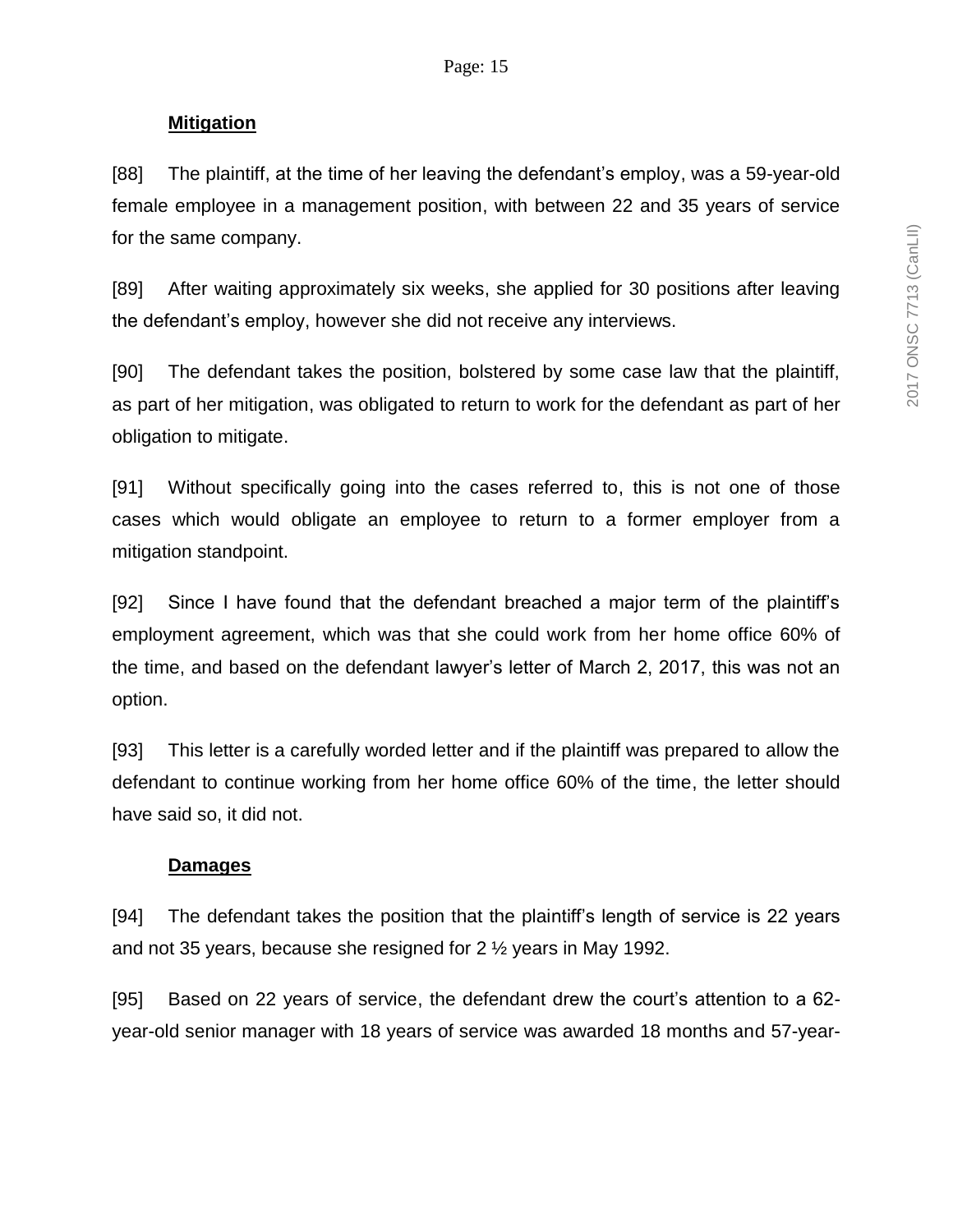old general manager with 19 years of service was also awarded 18 months. This appears to be one month of damages for each year of service.

[96] In addition, the defendant agrees the plaintiff would be entitled to compensation for the appropriate benefits for that period of time, however, takes the position that the plaintiff is not entitled to any bonus.

[97] The plaintiff submits that her tenure between 1982 and 1992 should be taken into account and that her damages should therefore be 24 months. Plaintiff's counsel did not refer me to any case that I found sufficiently on point for the proposition that the two periods of employment should be added together.

[98] Therefore, based on her 22 years of service, I find that the plaintiff is entitled to 22 months of salary in lieu of notice, less 1.5 months for a net 20.5 months' salary as damages. Because there is some possibility that the plaintiff may find employment before the expiry of the 20.5 month period, I deduct 10% of 10.5 months' salary from this award for that contingency.

[99] In addition, I award the plaintiff \$11,261 as compensation for the underpayment of her 2016 fourth-quarter bonus.

[100] I am not prepared to award the plaintiff any bonus for the time that she worked in 2017.

[101] In addition, she shall be compensated for the benefits that she has lost, based on the time period of 20.5 months.

[102] If the parties are unable to agree on costs, Mr. Crawford shall forward his **brief** submissions on costs to me by January 10, 2018. Mr. Pushalik shall forward his **brief** response to me by January 17, 2018. Mr. Crawford shall then forward his reply, if any, to me by January 24, 2018. Cost submissions may be sent to my attention by email, care of [Kitchener.Superior.Court@ontario.ca](mailto:Kitchener.Superior.Court@ontario.ca)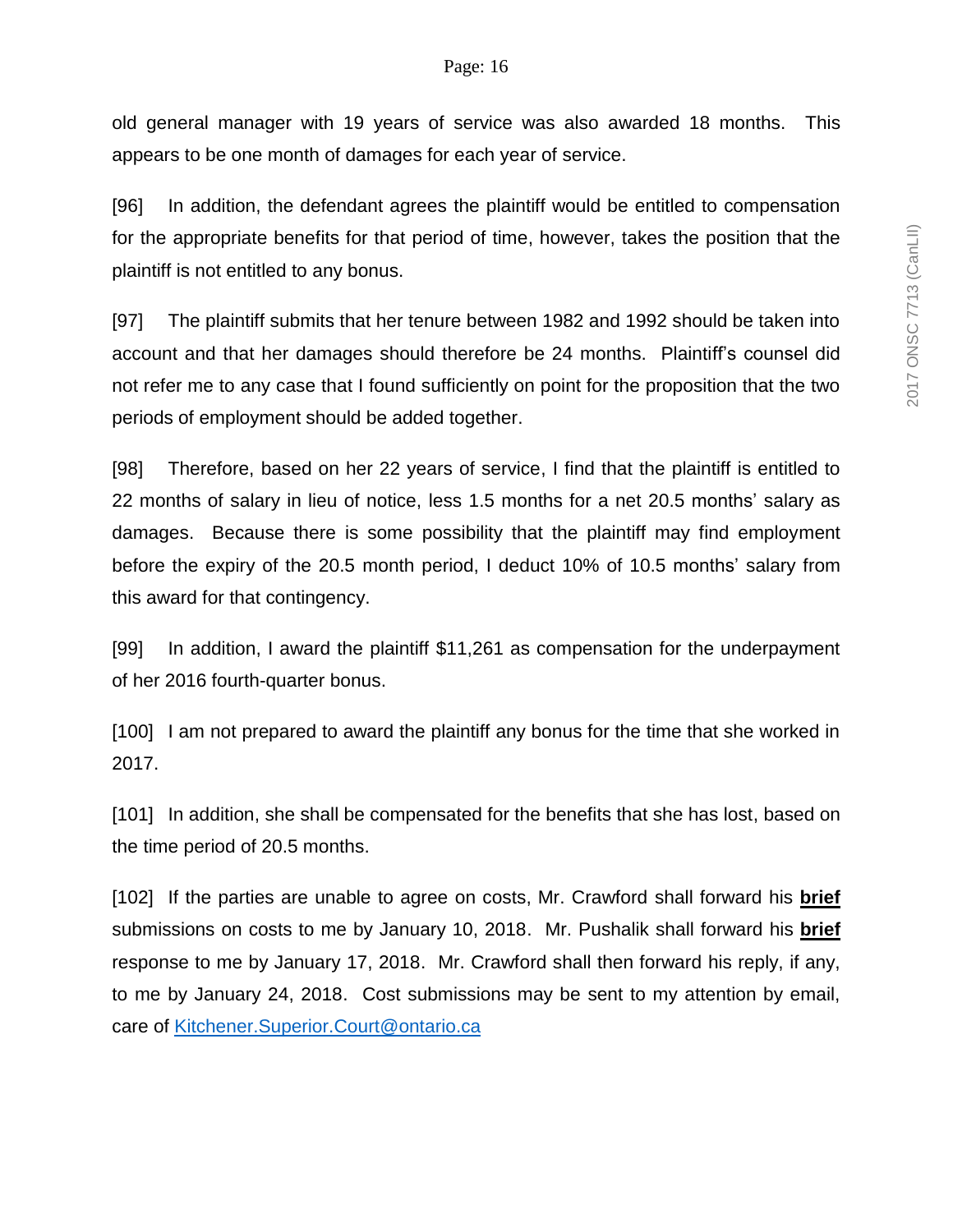"James W. Sloan"

James W. Sloan J.

**Released:** December 27, 2017

**[CITATION:](http://intra.judicialsecurity.jus.gov.on.ca/NeutralCitation/)** Hagholm v. Coreio Inc., 2017 ONSC 7713 **COURT FILE NO.:** C-305-17 **DATE:** 2017-12-27

### **ONTARIO**

## **SUPERIOR COURT OF JUSTICE**

## **BETWEEN:**

Rosemary Hagholm

**– and –**

Coreio Inc.

**Defendant** 

**Plaintiff** 

# **REASONS FOR JUDGMENT**

J.W. Sloan J.